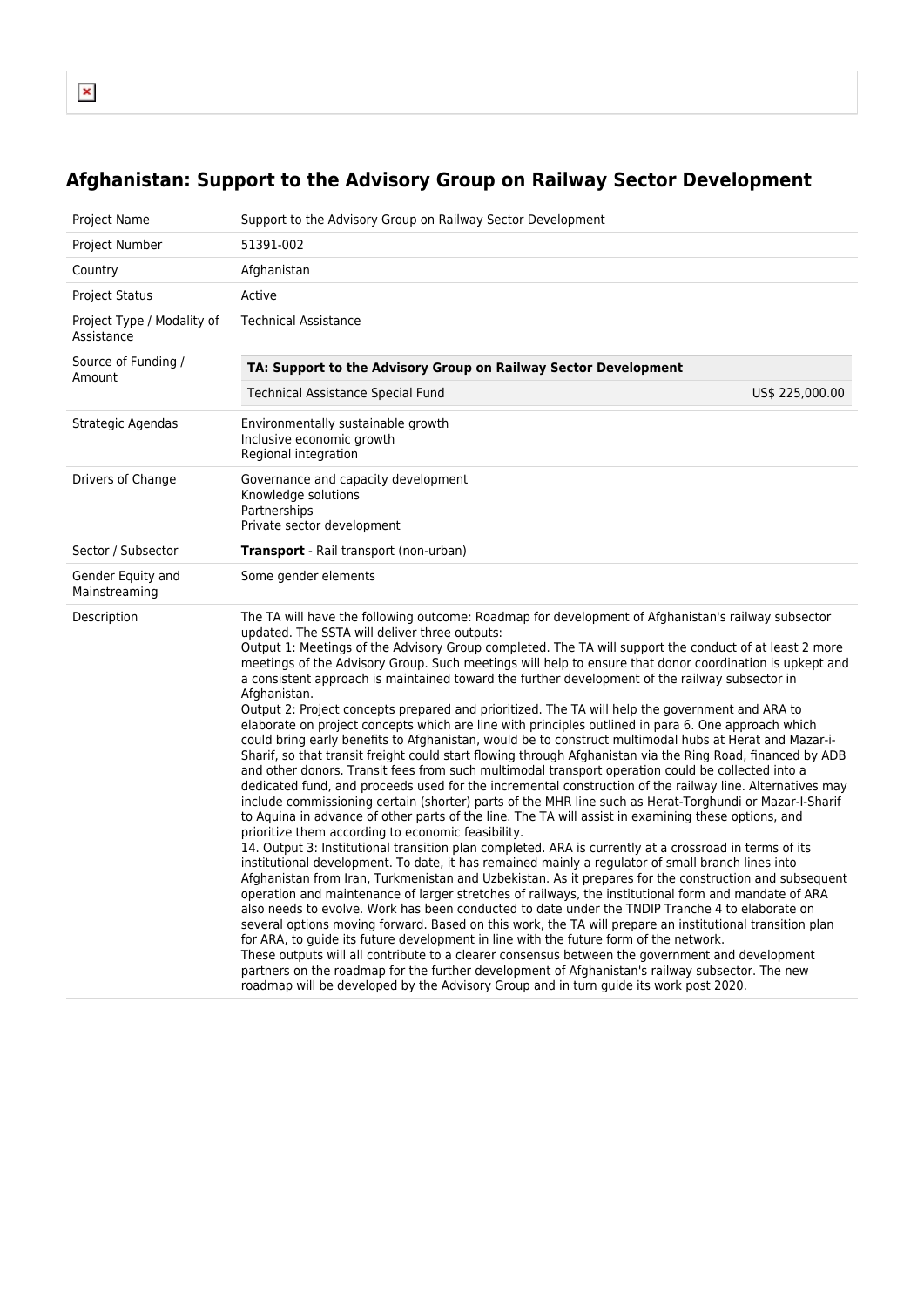| Project Rationale and<br>Linkage to<br>Country/Regional Strategy    | Afghanistan is embarking on an ambitious program to develop a comprehensive railway network, in<br>support of domestic and regional connectivity. The Afghanistan National Railway Plan (ANRP), prepared<br>by the government with the support of the United States in 2013, envisions the construction of about<br>5,000km of railway track, 8 dry ports and 4 multimodal hubs. Railway sector development in Afghanistan<br>is led by the Afghanistan Railway Authority (ARA), which was set up in 2012 under the Ministry of Public<br>Works (MPW) with the objective to the development and management of railways in Afghanistan. In<br>2017, ARA became an autonomous government agency with an independent budget.<br>The Asian Development Bank (ADB) has been a primary development partner for Afghanistan in railway<br>sector development. In 2009, ADB approved a TA to conduct a study on railway development in<br>Afghanistan. This lead to the approval and implementation of a landmark project for the construction of<br>the Mazar-i-Sharif to Hairatan railway line, which became operational in 2011. Furthermore, ADB<br>extended support through Tranches 1 and 4 of the Multitranche Financing Facility (MFF) for Transport<br>Network Development Investment Program (TNDIP), the former to undertake prefeasibility studies for<br>railway lines in the northern part of Afghanistan, and the latter with the generous financial support of the<br>European Union to provide capacity building to ARA for it to become fully functioning.<br>As part of the ANRP, the Government of the Islamic Republic of Afghanistan (GIRoA wishes to expedite<br>the construction of the Mazar-i-Sharif to Herat railway line (the MHR), which would connect with the<br>existing Mazar-i-Shari to Hairatan railway line, and the Herat to Senghan line being constructed in<br>phases, to form a continuous transit route between Central Asia and the Middle East/South Asia through<br>Afghanistan. The line would also form part of the Turkmenistan-Afghanistan-Tajikistan (TAT) railway line,<br>and the Five-Nations Railway Corridor being planned among the People's Republic of China, Kyrgyz<br>Republic, Tajikistan, Afghanistan and Iran.<br>The government has reached out to a number of development partners seeking their support to the<br>MHR. High-level discussions and agreements have been undertaken between the Governments of<br>Afghanistan and Uzbekistan, the latter who sees this as a vital alternative corridor to access the deep-<br>sea water ports on the Persian Sea. Uzbekistan is reported to have committed \$500 million equivalent to<br>support the MHR project. Uzbekistan has initiated surveys and design work, focused primarily on<br>engineering aspects. The realization of this ambitious MHR project requires extensive coordination and<br>preparation. |                                                                                                                                  |  |  |  |
|---------------------------------------------------------------------|-----------------------------------------------------------------------------------------------------------------------------------------------------------------------------------------------------------------------------------------------------------------------------------------------------------------------------------------------------------------------------------------------------------------------------------------------------------------------------------------------------------------------------------------------------------------------------------------------------------------------------------------------------------------------------------------------------------------------------------------------------------------------------------------------------------------------------------------------------------------------------------------------------------------------------------------------------------------------------------------------------------------------------------------------------------------------------------------------------------------------------------------------------------------------------------------------------------------------------------------------------------------------------------------------------------------------------------------------------------------------------------------------------------------------------------------------------------------------------------------------------------------------------------------------------------------------------------------------------------------------------------------------------------------------------------------------------------------------------------------------------------------------------------------------------------------------------------------------------------------------------------------------------------------------------------------------------------------------------------------------------------------------------------------------------------------------------------------------------------------------------------------------------------------------------------------------------------------------------------------------------------------------------------------------------------------------------------------------------------------------------------------------------------------------------------------------------------------------------------------------------------------------------------------------------------------------------------------------------------------------------------------------------------------------------------------------------------------------------------------------------------------------------------------------------------------------------------------------------------------------------------------------------------------------------|----------------------------------------------------------------------------------------------------------------------------------|--|--|--|
| Impact                                                              | National trade in and through northwestern Afghanistan increased<br>Expanded national railway developed and operated to support achievement of Afghanistan's strategic<br>priorities<br>Rail transport will be a mode of choice for trade: quick, efficient, accessible for customers, and easy to<br>use throughout the region                                                                                                                                                                                                                                                                                                                                                                                                                                                                                                                                                                                                                                                                                                                                                                                                                                                                                                                                                                                                                                                                                                                                                                                                                                                                                                                                                                                                                                                                                                                                                                                                                                                                                                                                                                                                                                                                                                                                                                                                                                                                                                                                                                                                                                                                                                                                                                                                                                                                                                                                                                                             |                                                                                                                                  |  |  |  |
|                                                                     |                                                                                                                                                                                                                                                                                                                                                                                                                                                                                                                                                                                                                                                                                                                                                                                                                                                                                                                                                                                                                                                                                                                                                                                                                                                                                                                                                                                                                                                                                                                                                                                                                                                                                                                                                                                                                                                                                                                                                                                                                                                                                                                                                                                                                                                                                                                                                                                                                                                                                                                                                                                                                                                                                                                                                                                                                                                                                                                             |                                                                                                                                  |  |  |  |
| <b>Project Outcome</b>                                              |                                                                                                                                                                                                                                                                                                                                                                                                                                                                                                                                                                                                                                                                                                                                                                                                                                                                                                                                                                                                                                                                                                                                                                                                                                                                                                                                                                                                                                                                                                                                                                                                                                                                                                                                                                                                                                                                                                                                                                                                                                                                                                                                                                                                                                                                                                                                                                                                                                                                                                                                                                                                                                                                                                                                                                                                                                                                                                                             |                                                                                                                                  |  |  |  |
| Description of Outcome                                              |                                                                                                                                                                                                                                                                                                                                                                                                                                                                                                                                                                                                                                                                                                                                                                                                                                                                                                                                                                                                                                                                                                                                                                                                                                                                                                                                                                                                                                                                                                                                                                                                                                                                                                                                                                                                                                                                                                                                                                                                                                                                                                                                                                                                                                                                                                                                                                                                                                                                                                                                                                                                                                                                                                                                                                                                                                                                                                                             | Roadmap for development of Afghanistan's railway subsector<br>updated                                                            |  |  |  |
| Progress Toward Outcome                                             |                                                                                                                                                                                                                                                                                                                                                                                                                                                                                                                                                                                                                                                                                                                                                                                                                                                                                                                                                                                                                                                                                                                                                                                                                                                                                                                                                                                                                                                                                                                                                                                                                                                                                                                                                                                                                                                                                                                                                                                                                                                                                                                                                                                                                                                                                                                                                                                                                                                                                                                                                                                                                                                                                                                                                                                                                                                                                                                             |                                                                                                                                  |  |  |  |
| <b>Implementation Progress</b>                                      |                                                                                                                                                                                                                                                                                                                                                                                                                                                                                                                                                                                                                                                                                                                                                                                                                                                                                                                                                                                                                                                                                                                                                                                                                                                                                                                                                                                                                                                                                                                                                                                                                                                                                                                                                                                                                                                                                                                                                                                                                                                                                                                                                                                                                                                                                                                                                                                                                                                                                                                                                                                                                                                                                                                                                                                                                                                                                                                             |                                                                                                                                  |  |  |  |
| Description of Project Outputs                                      |                                                                                                                                                                                                                                                                                                                                                                                                                                                                                                                                                                                                                                                                                                                                                                                                                                                                                                                                                                                                                                                                                                                                                                                                                                                                                                                                                                                                                                                                                                                                                                                                                                                                                                                                                                                                                                                                                                                                                                                                                                                                                                                                                                                                                                                                                                                                                                                                                                                                                                                                                                                                                                                                                                                                                                                                                                                                                                                             | Meetings of the Advisory Group completed<br>Project concepts prepared and prioritized<br>Institutional transition plan completed |  |  |  |
| Status of Implementation Progress (Outputs, Activities, and Issues) |                                                                                                                                                                                                                                                                                                                                                                                                                                                                                                                                                                                                                                                                                                                                                                                                                                                                                                                                                                                                                                                                                                                                                                                                                                                                                                                                                                                                                                                                                                                                                                                                                                                                                                                                                                                                                                                                                                                                                                                                                                                                                                                                                                                                                                                                                                                                                                                                                                                                                                                                                                                                                                                                                                                                                                                                                                                                                                                             |                                                                                                                                  |  |  |  |
| Geographical Location                                               |                                                                                                                                                                                                                                                                                                                                                                                                                                                                                                                                                                                                                                                                                                                                                                                                                                                                                                                                                                                                                                                                                                                                                                                                                                                                                                                                                                                                                                                                                                                                                                                                                                                                                                                                                                                                                                                                                                                                                                                                                                                                                                                                                                                                                                                                                                                                                                                                                                                                                                                                                                                                                                                                                                                                                                                                                                                                                                                             | Nation-wide                                                                                                                      |  |  |  |
| <b>Summary of Environmental and Social Aspects</b>                  |                                                                                                                                                                                                                                                                                                                                                                                                                                                                                                                                                                                                                                                                                                                                                                                                                                                                                                                                                                                                                                                                                                                                                                                                                                                                                                                                                                                                                                                                                                                                                                                                                                                                                                                                                                                                                                                                                                                                                                                                                                                                                                                                                                                                                                                                                                                                                                                                                                                                                                                                                                                                                                                                                                                                                                                                                                                                                                                             |                                                                                                                                  |  |  |  |
| <b>Environmental Aspects</b>                                        |                                                                                                                                                                                                                                                                                                                                                                                                                                                                                                                                                                                                                                                                                                                                                                                                                                                                                                                                                                                                                                                                                                                                                                                                                                                                                                                                                                                                                                                                                                                                                                                                                                                                                                                                                                                                                                                                                                                                                                                                                                                                                                                                                                                                                                                                                                                                                                                                                                                                                                                                                                                                                                                                                                                                                                                                                                                                                                                             |                                                                                                                                  |  |  |  |
| Involuntary Resettlement                                            |                                                                                                                                                                                                                                                                                                                                                                                                                                                                                                                                                                                                                                                                                                                                                                                                                                                                                                                                                                                                                                                                                                                                                                                                                                                                                                                                                                                                                                                                                                                                                                                                                                                                                                                                                                                                                                                                                                                                                                                                                                                                                                                                                                                                                                                                                                                                                                                                                                                                                                                                                                                                                                                                                                                                                                                                                                                                                                                             |                                                                                                                                  |  |  |  |
| Indigenous Peoples                                                  |                                                                                                                                                                                                                                                                                                                                                                                                                                                                                                                                                                                                                                                                                                                                                                                                                                                                                                                                                                                                                                                                                                                                                                                                                                                                                                                                                                                                                                                                                                                                                                                                                                                                                                                                                                                                                                                                                                                                                                                                                                                                                                                                                                                                                                                                                                                                                                                                                                                                                                                                                                                                                                                                                                                                                                                                                                                                                                                             |                                                                                                                                  |  |  |  |
| <b>Stakeholder Communication, Participation, and Consultation</b>   |                                                                                                                                                                                                                                                                                                                                                                                                                                                                                                                                                                                                                                                                                                                                                                                                                                                                                                                                                                                                                                                                                                                                                                                                                                                                                                                                                                                                                                                                                                                                                                                                                                                                                                                                                                                                                                                                                                                                                                                                                                                                                                                                                                                                                                                                                                                                                                                                                                                                                                                                                                                                                                                                                                                                                                                                                                                                                                                             |                                                                                                                                  |  |  |  |
| During Project Design                                               |                                                                                                                                                                                                                                                                                                                                                                                                                                                                                                                                                                                                                                                                                                                                                                                                                                                                                                                                                                                                                                                                                                                                                                                                                                                                                                                                                                                                                                                                                                                                                                                                                                                                                                                                                                                                                                                                                                                                                                                                                                                                                                                                                                                                                                                                                                                                                                                                                                                                                                                                                                                                                                                                                                                                                                                                                                                                                                                             |                                                                                                                                  |  |  |  |
| During Project Implementation                                       |                                                                                                                                                                                                                                                                                                                                                                                                                                                                                                                                                                                                                                                                                                                                                                                                                                                                                                                                                                                                                                                                                                                                                                                                                                                                                                                                                                                                                                                                                                                                                                                                                                                                                                                                                                                                                                                                                                                                                                                                                                                                                                                                                                                                                                                                                                                                                                                                                                                                                                                                                                                                                                                                                                                                                                                                                                                                                                                             |                                                                                                                                  |  |  |  |
| Responsible ADB Officer                                             |                                                                                                                                                                                                                                                                                                                                                                                                                                                                                                                                                                                                                                                                                                                                                                                                                                                                                                                                                                                                                                                                                                                                                                                                                                                                                                                                                                                                                                                                                                                                                                                                                                                                                                                                                                                                                                                                                                                                                                                                                                                                                                                                                                                                                                                                                                                                                                                                                                                                                                                                                                                                                                                                                                                                                                                                                                                                                                                             | Sakamoto, Ko                                                                                                                     |  |  |  |
| Responsible ADB Department                                          |                                                                                                                                                                                                                                                                                                                                                                                                                                                                                                                                                                                                                                                                                                                                                                                                                                                                                                                                                                                                                                                                                                                                                                                                                                                                                                                                                                                                                                                                                                                                                                                                                                                                                                                                                                                                                                                                                                                                                                                                                                                                                                                                                                                                                                                                                                                                                                                                                                                                                                                                                                                                                                                                                                                                                                                                                                                                                                                             | Central and West Asia Department                                                                                                 |  |  |  |
| Responsible ADB Division                                            |                                                                                                                                                                                                                                                                                                                                                                                                                                                                                                                                                                                                                                                                                                                                                                                                                                                                                                                                                                                                                                                                                                                                                                                                                                                                                                                                                                                                                                                                                                                                                                                                                                                                                                                                                                                                                                                                                                                                                                                                                                                                                                                                                                                                                                                                                                                                                                                                                                                                                                                                                                                                                                                                                                                                                                                                                                                                                                                             | Transport and Communications Division, CWRD                                                                                      |  |  |  |
| <b>Executing Agencies</b>                                           |                                                                                                                                                                                                                                                                                                                                                                                                                                                                                                                                                                                                                                                                                                                                                                                                                                                                                                                                                                                                                                                                                                                                                                                                                                                                                                                                                                                                                                                                                                                                                                                                                                                                                                                                                                                                                                                                                                                                                                                                                                                                                                                                                                                                                                                                                                                                                                                                                                                                                                                                                                                                                                                                                                                                                                                                                                                                                                                             | Afghanistan Railway Authority<br>House #138 Street#6 Taimany Watt<br>Kabul, Afghanistan                                          |  |  |  |